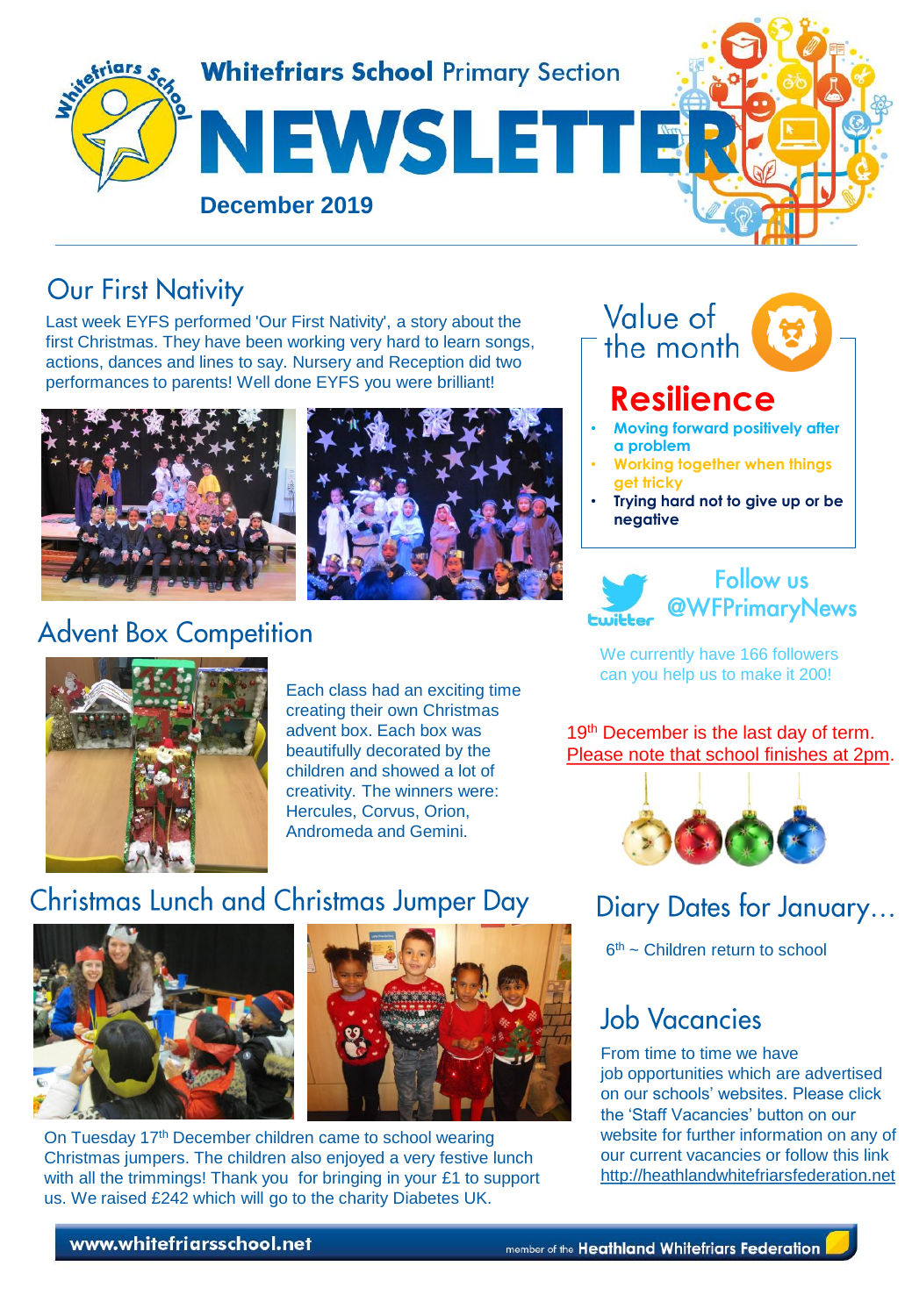**Whitefriars School Primary Section** 

# NEWSLETTE





"We had a Festive Fair on 4th December. I liked all the stalls, especially pinning the nose on Rudolf and the magic tricks. I also won a prize in the raffle!" by Aran in Orion class. Thank you to everyone who came along and supported our Festive Fair. We raised a grand total of £1184.44!





# **Harrow Christmas Card Competition**





The Leader of Harrow Council sends out Christmas cards each year and this year a competition was organised for all KS2 pupils in Harrow primary schools to send in a design. The Leader then chose the winning design to be used on the card for this year. The theme was: **"Christmas in Harrow."** We are very proud to announce that Ved in Year 5 designed one of the winning cards and was presented with a winners certificate by the Mayor of Harrow in a special assembly last week. Well done Ved!

# **Ralph the Reindeer**

Year 1 were proud to present their story telling skills in their performance 'Ralph the Reindeer.' Showcasing their clear voices and acting skills, the speakers remembered all their lines and actions and our choir were very impressive! Everyone really enjoyed it, well done Year 1!





If you would like more information about foodbank vouchers, please see Mrs Gammell in the morning at the front gate, or ask at the school office.



Article 24: Your right to good food and water.

Article 29 : Your right to become the best that you can be